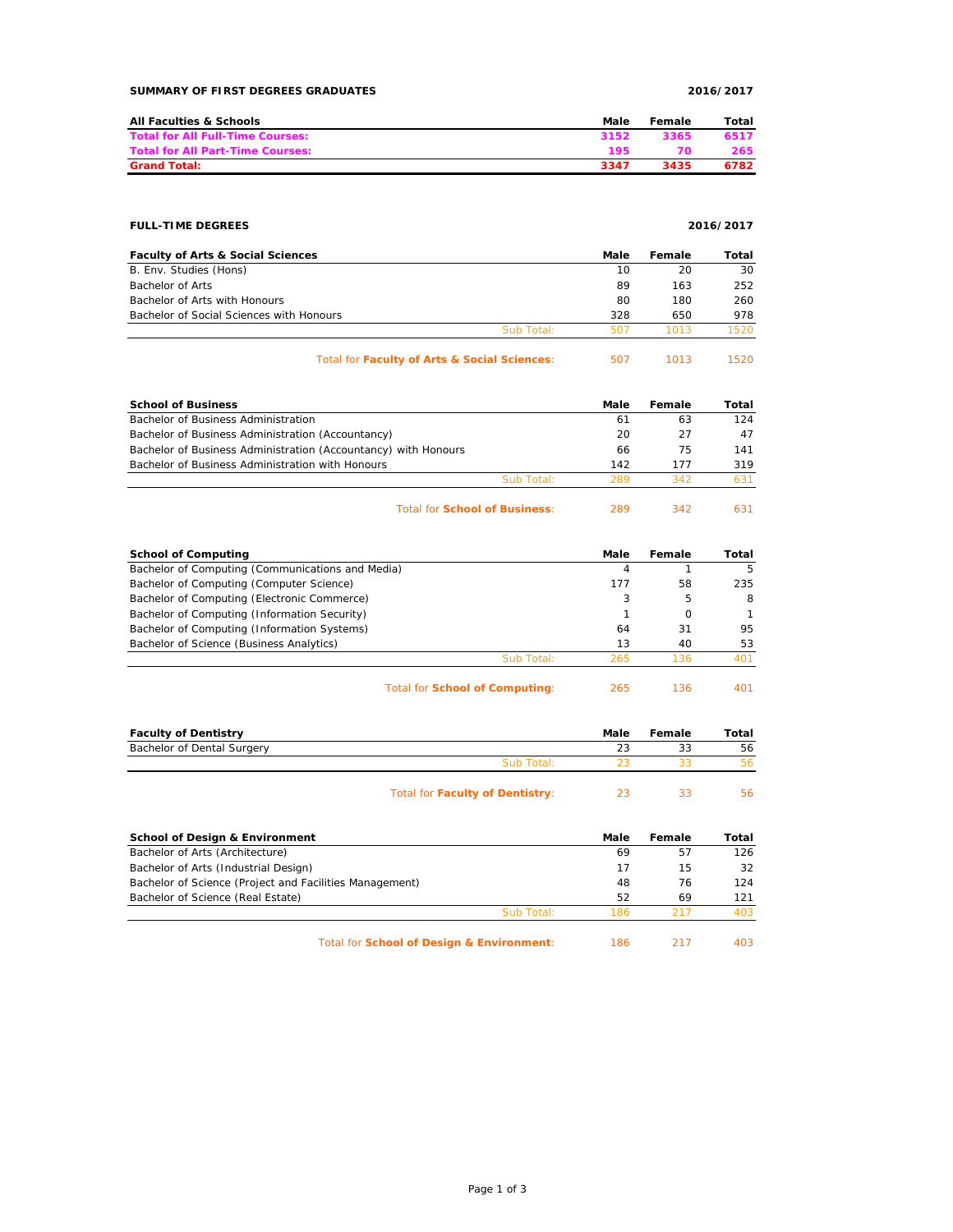| <b>Faculty of Engineering</b>                                |            | Male | Female   | Total    |
|--------------------------------------------------------------|------------|------|----------|----------|
| Bachelor of Engineering (Bioengineering)                     |            | O    | $\Omega$ | $\Omega$ |
| Bachelor of Engineering (Biomedical Engineering)             |            | 43   | 46       | 89       |
| Bachelor of Engineering (Chemical)                           |            | 194  | 96       | 290      |
| Bachelor of Engineering (Civil)                              |            | 83   | 43       | 126      |
| Bachelor of Engineering (Electrical)                         |            | 158  | 55       | 213      |
| Bachelor of Engineering (Engineering Science)                |            | 31   | 10       | 41       |
| Bachelor of Engineering (Environmental)                      |            | 35   | 53       | 88       |
| Bachelor of Engineering (Industrial and Systems Engineering) |            | 81   | 38       | 119      |
| Bachelor of Engineering (Materials Science and Engineering)  |            | 39   | 22       | 61       |
| Bachelor of Engineering (Mechanical)                         |            | 284  | 50       | 334      |
|                                                              | Sub Total: | 948  | 413      | 1361     |
|                                                              |            |      |          |          |

Total for **Faculty of Engineering**: 948 413 1361

| Joint Multi-Disciplinary Programmes                   | Male | Female | Total |
|-------------------------------------------------------|------|--------|-------|
| Bachelor of Engineering (Computer Engineering)        |      |        | 99    |
| Sub Total:                                            |      |        | QQ    |
| <b>Total for Joint Multi-Disciplinary Programmes:</b> |      |        | 99.   |

| <b>Faculty of Law</b> |                           | Male | Female         | Total |
|-----------------------|---------------------------|------|----------------|-------|
| Bachelor of Laws      |                           | 133  | 97             | 230   |
|                       | Sub Total:                | 133  | Q <sub>7</sub> | 230   |
|                       | Total for Faculty of Law: | 133  | 97             | 230   |

| <b>Faculty of Science</b>                |                                      | Male | Female | Total |
|------------------------------------------|--------------------------------------|------|--------|-------|
| Bachelor of Environmental Studies (Hons) |                                      | 11   | 24     | 35    |
| Bachelor of Applied Science with Honours |                                      | 6    | 26     | 32    |
| Bachelor of Science                      |                                      | 73   | 139    | 212   |
| Bachelor of Science (Pharmacy)           |                                      | 79   | 119    | 198   |
| Bachelor of Science with Honours         |                                      | 319  | 438    | 757   |
|                                          | Sub Total:                           | 488  | 746    | 1234  |
|                                          | <b>Total for Faculty of Science:</b> | 488  | 746    | 1234  |

| Yale-NUS College                 |            | Male                 | Female | Total |
|----------------------------------|------------|----------------------|--------|-------|
| Bachelor of Arts with Honours    |            | $\mathbf{\Lambda}^*$ | 63     | 104   |
| Bachelor of Science with Honours |            | 10                   |        | 16    |
|                                  | Sub Total: |                      |        |       |

| Yong Loo Lin School of Medicine              | Male | Female | Total |
|----------------------------------------------|------|--------|-------|
| Bachelor of Medicine and Bachelor of Surgery | 145  | 156    | 301   |
| Bachelor of Science (Nursing)                | Q    | 42     | 51    |
| Bachelor of Science (Nursing) (Honours)      | Q    | 52     | 61    |
| Sub Total:                                   | 163  | 250    | 413   |
| Total for Yong Loo Lin School of Medicine:   | 163  | 250    | 413   |

| Yong Siew Toh Conservatory of Music            | Male | Female | Total |
|------------------------------------------------|------|--------|-------|
| Bachelor of Music                              |      |        | 49    |
| Sub Total:                                     |      |        |       |
| Total for Yong Siew Toh Conservatory of Music: |      |        | 49    |